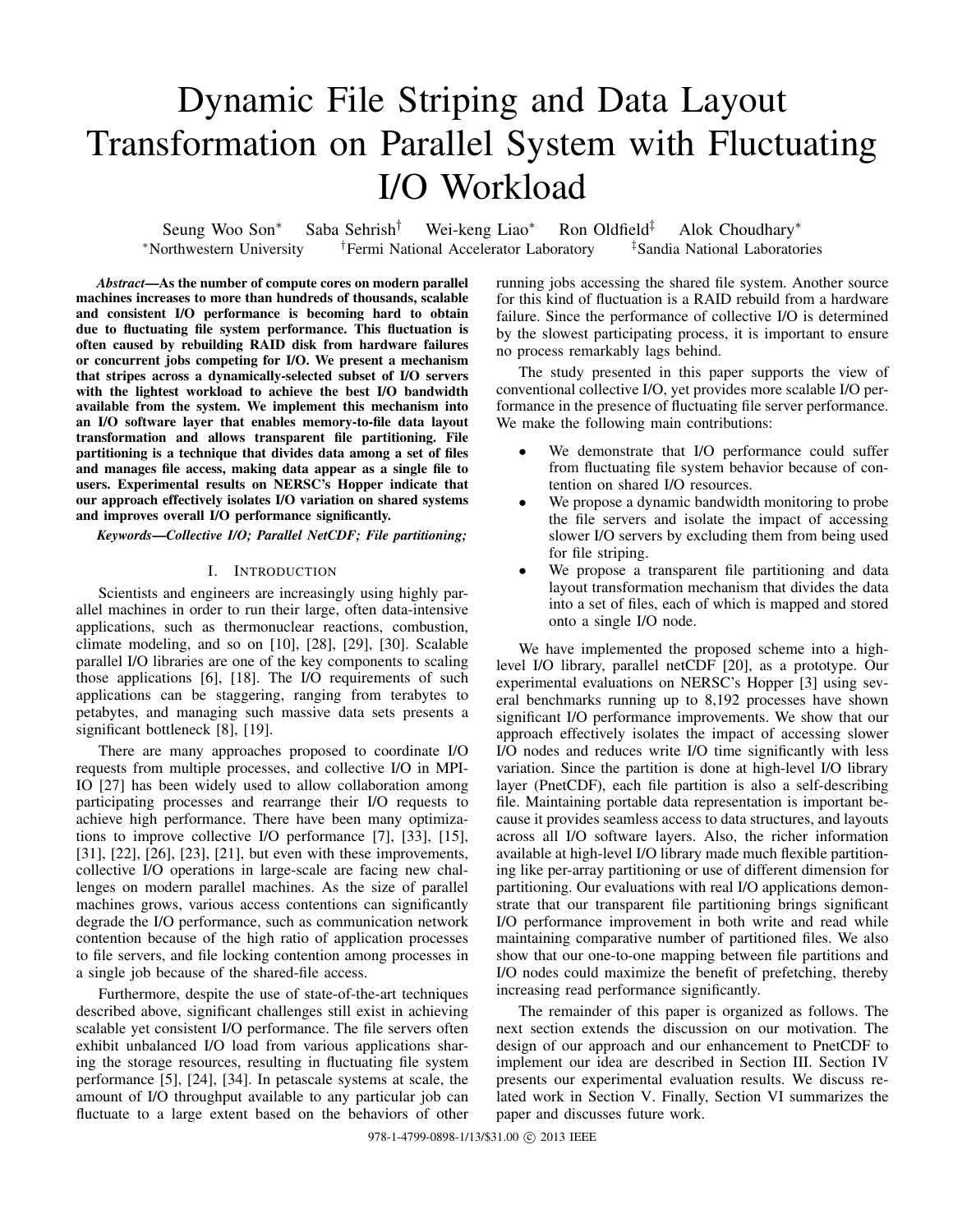

Fig. 1: The write I/O time distribution among all I/O servers (nodes) while the amount of bytes written to each I/O node remain the same.

#### II. BACKGROUND

Collective I/O is an optimization in many MPI-IO implementations that improves the I/O performance to shared files. In ROMIO, an implementation of MPI I/O functions adopted by many MPI implementations, the choice of aggregators depends on the file systems. For most file systems, one MPI process per compute node is picked to serve as an aggregator. In the systems containing multi-core CPUs in each node, this strategy avoids the intra-node resource contention that could be caused by two or more processors making I/O calls concurrently. For the Lustre file system, the current implementation of ROMIO picks the number of aggregators equal to the file striping count (or striping\_factor). This design produces an one-to-one mapping between the aggregators and the file servers in order to eliminate the possible lock conflicts on the servers [21], [35]. The striping count of a file is the number of I/O servers, or Object Storage Targets (OSTs) for Lustre, where a file is stored. Like all parallel file systems, files are striped into fixed-length blocks, and they are stored in the OSTs in a round-robin fashion.

While collective I/O often offers huge improvements for I/O performance on shared files, recent studies revealed that it continues to face significant challenges at scale [36], [24], [34], [5] for several reasons. First, as demonstrated by several prior studies, global synchronization cost and lock contention among aggregators accessing the shared file within the assigned file domain during collective I/O operations pose a limit to the I/O performance. Similar observations have been made in recent studies [36], [21], but the problem will only exacerbate as the number of processes increases to thousands and more. More importantly (especially in accessing shared storage systems), there are higher levels of variability in I/O performance in petascale machines. This variability is hard to avoid because of the different ways applications access "shared" file systems. For example, multiple applications running simultaneously on the petascale machine use the file system at the same time. Another example of such a case occurs when analysis code is trying to read the data stored in the shared storage while simulation code is writing their output data. This I/O variability is a big barrier to achieve scalable collective I/O operations because I/O performance is tied to the slowest storage nodes. In other words, even if most storage nodes perform relatively fast, the overall collective I/O time is determined by the slowest nodes. Fig. 1. The window is a server of our extends of our extent in the server. The method is a server of our extends of  $\frac{1}{2}$  and  $\frac{1}{2}$  and  $\frac{1}{2}$  and  $\frac{1}{2}$  and  $\frac{1}{2}$  and  $\frac{1}{2}$  and  $\frac{1}{2}$  and  $\frac{1}{2$ 

To quantify our hypothesis, we wrote a small program where each process opens a file striped on a single I/O node and writes 1GB of data on it. We have collected the write I/O



Fig. 2: Distribution of write bandwidth observed for all 156 OSTs when 16MB of dummy data is written to each OST, and the maximum achievable aggregate bandwidth. Each OST's measured bandwidth is sorted in descending order.

setup is given in Section IV. Figure 1 shows that, although the amounts of bytes written to each I/O node are equal, a couple of I/O nodes exhibit an excessively high write I/O time relative to others. The slowest I/O node is in fact almost 9x slower than most other I/O nodes. Such an imbalance is a significant barrier to achieve scalable I/O performance if a file is simply striped across over any of those slower I/O nodes.

## III. DESIGN OF FILE PARTITIONING LAYER AT PNETCDF

## *A. Runtime Storage Nodes Selection*

Our mechanism to isolate the impact of accessing imbalanced I/O nodes is to use a runtime bandwidth probing to identify each I/O server's load before the file striping layout is determined. The goal of this step is twofold. First, we would like to monitor each OST's current bandwidth availability. Because the I/O pattern in HPC systems is typically bursty, we probe each I/O server's bandwidth by writing a small dummy dataset just before writing actual file. Second, once the behaviors are identified, we would like to select the list of OSTs that can be used for storing each partitioned file.

We consider two criteria when designing our runtime probing module. First, the impact of probing should be minimized as it will not be part of the actual I/O. Second, the sampled bandwidth should reflect the temporal behavior of each I/O node. Combining these two, we determine each I/O node's bandwidth by writing 1% of dummy data out of the total data I/O requests to each I/O server. We use POSIX I/O with the O DIRECT flag because our probing module writes relatively small files, so they could sit on clients' buffer cache unless we explicitly bypass them. We also have to make sure the sampling data size we use is large enough to fill the RPC buffer size; otherwise the data will sit on the client and will not be transferred to the I/O server.

The bar graphs in Figure 2 show the distribution of measured write bandwidth across all 156 I/O nodes (OSTs) available on NERSC's Hopper, sorted in descending order. These bars indicate that certain OSTs exhibit relatively slower bandwidth than the others. We again attribute this to an inherent imbalance when accessing shared storage, as extensively discussed in recent studies [24], [34], [5]. Given these observed I/O bandwidths, we use the following algorithm to select the I/O nodes for file striping. Assuming  $B_i$  to be the sorted bandwidth observed for each I/O server,  $i$ , we denote the aggregate I/O bandwidth,  $\mathbb{B}_i$ , using i OSTs by  $\mathbb{B}_i = i \times \overline{\mathcal{B}_i}$ , where  $1 \leq i \leq 156$ . The linepoints in Figure 2 show the estimated maximum achievable aggregate I/O bandwidth based on this formula. As we can see, the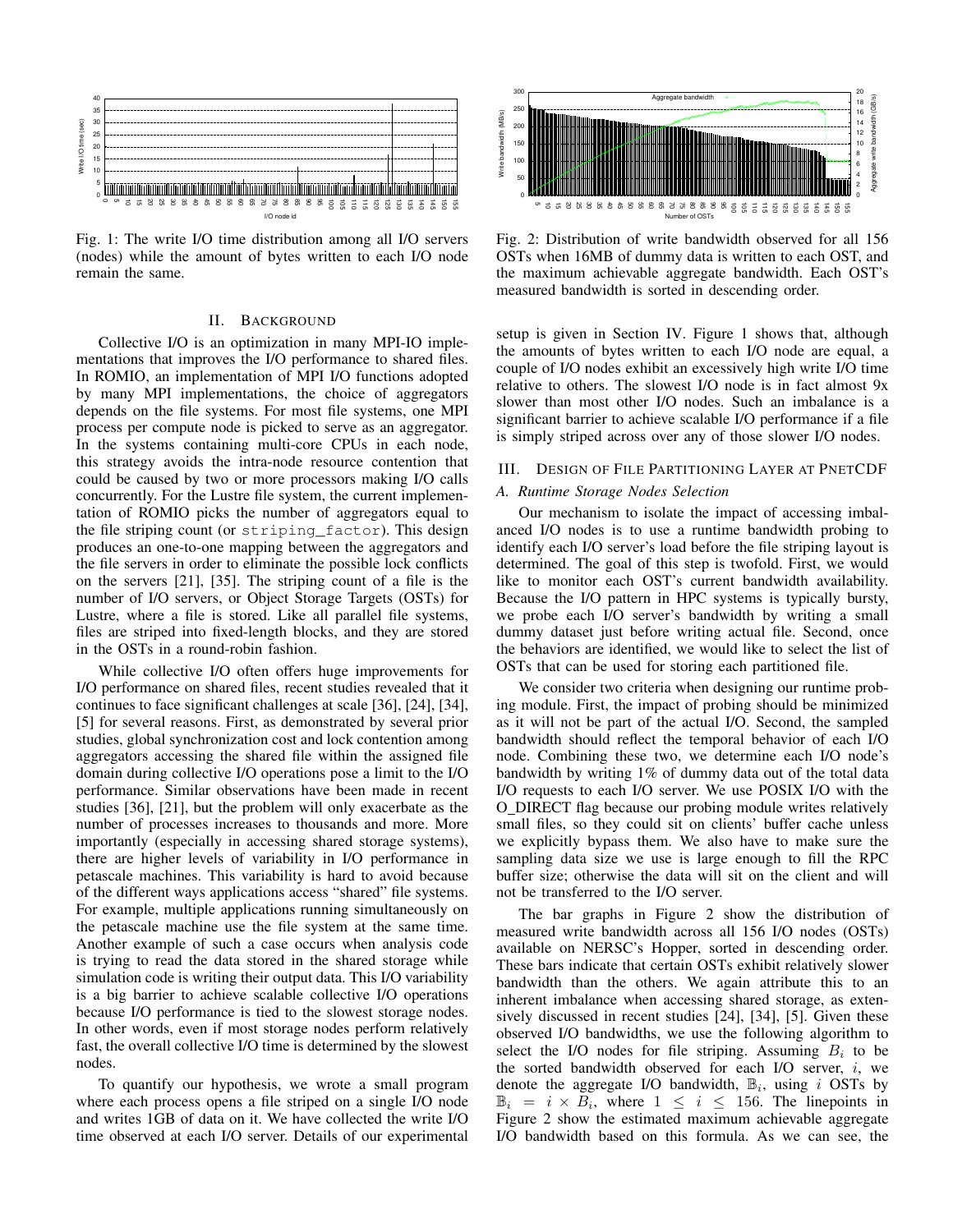

Fig. 3: Overview of our file partitioning mechanism. In our approach, each array is internally divided into  $K$  file partitions, each of which is stored in a single I/O node, that is, there is "1-to-1 mapping" between each partition and I/O node. All files (both master and partitioned files) are in self-describing file format.

aggregate bandwidth gradually increases as more I/O nodes are added, but eventually saturates and then declines because the aggregate bandwidth is confined to the slowest node. To select the maximum number of I/O nodes that provide us the best achievable bandwidth, we calculate the derivative of  $\mathbb{B}_i$ , which represents the slope of  $\mathbb{B}_i$  at each value of i. Since our goal here is to maximize the number of I/O nodes, we select i when  $\mathbb{B}'_i$  is negative and is less than a certain threshold,  $\delta$ . The threshold value is basically meant for capturing the degree of slowness in the aggregate bandwidth when a certain probed bandwidth is added. In our implementation, we used the  $\delta$  value of -15%. Using the results shown in Figure 2, our algorithm excludes 12 OSTs with less than 50MB/s for striping partitioned files. The aggregate bandwidth was estimated to peak when the first 128 OSTs were added, but the significant bandwidth drop occurs when 145th OST is added. We note that if all probed bandwidth values are similar to each other, our algorithm will end up selecting most of the available OSTs.

We note that the probing happens only once at the file create time, once for each new file creation. The overhead of probing is less than 1% of the total I/O time. This cost is included in the timings reported in this paper. We also note that there exist chances where two jobs running probing simultaneously. We however speculate that such chances are slim because probing happens only once, at creating a file. If two probes did occur concurrently, the bandwidths obtained should be halved. However, this also means two jobs are most likely competing for the file system. Hence, lower I/O performances are expected for both jobs. An ideal solution should be at system-level to monitor individual server workload, but ours is a user-level solution that makes best use of available information to try produce maximum achievable performance.

## *B. Mapping Arrays to File Partitions*

When the subset of OSTs that are more efficient than others has been isolated, the ideal solution would be to stripe files across those OSTs. However, on Lustre, users have no way to stripe files across a set of specific OSTs. This leads to our partitioning solution where each partitioned file is stored on only one OST (i.e., stripe count of 1). Lustre does allow users to select the starting OST for a file. Figure 3 gives an overview of our file partitioning scheme. The basic concept of our scheme is that, from an application's perspective, partitioning is transparent; that is, all processes open and access a single file throughout program execution. Then, our partitioning mechanism internally splits application processes into set of subprocesses, each of which creates its own file partition collectively. The file partition created by each subprocess group is accessed *solely* by that group.

We perform partitioning when array definition is finished and the data in memory is ready for write/read. We choose this time because each array's shape (number of dimensions, length of each dimension, and datatype of each element) is finalized at this point. The header information is also written at the end of file partition. In order to convey the users' intention of their file partitioning policy, we use the MPI hint mechanism.

The default partitioning policy is along the most significant dimension. For example, an array of  $Z-Y-X$  dimension, each with the same length will be partitioned along the dimension Z. There are however certain applications that prevent applying the default policy. For instance, in the S3D I/O application, the dataset called u is a 4D array with the most significant dimension has length 3. Such a small dimension length limits the number of file partitions, preventing the application from exploiting potential benefits of partitioning in larger partition counts. In this case, we partition the arrays along the second most significant dimension.

The details of the file creation are as follows. It first obtains users' intention of partitioning through MPI\_Info\_get(). We store acquired information as a metadata in both master and the partitioned file's header information. If no hints were provided regarding file partitions, the normal procedure will be executed; it creates a single file without partitions. Otherwise, it splits the communicator because each process is divided into a subprocess group. The split processes then collectively create their own file partition using a dataset function provided in the high-level I/O library, for instance, ncmpi\_create in PnetCDF. After creating a partitioned file, our algorithm traverses each defined array in the original definition and determines which dimension ID it needs to use for partitioning. It calculates a new dimension length for each partition. Note that only the partitioning dimension will be affected; all the remaining dimensions will have the same length as the original. Once a new dimension length is determined, we define a new dimension for the partitioned file and create an array with the new dimension lists. If the array is partitioned, we update the original array definition in the master file with a scalar value. In other words, the master file does not have a physical space allocated for the partitioned array as the actual data will be stored in the partitioned files. We repeat these procedures until all arrays in the original file are processed.

Figure 4 shows a typical example of PnetCDF code that includes the sequence of dimension and array (variable) definition followed by the code to write data on it. In PnetCDF, all processes in the communicator must make an explicit call (ncmpi\_enddef) at the end of the define mode in order to verify that the values passed in by all processes match. From our design viewpoint, this is the time when all shapes of arrays are known, therefore, our array partitioning is internally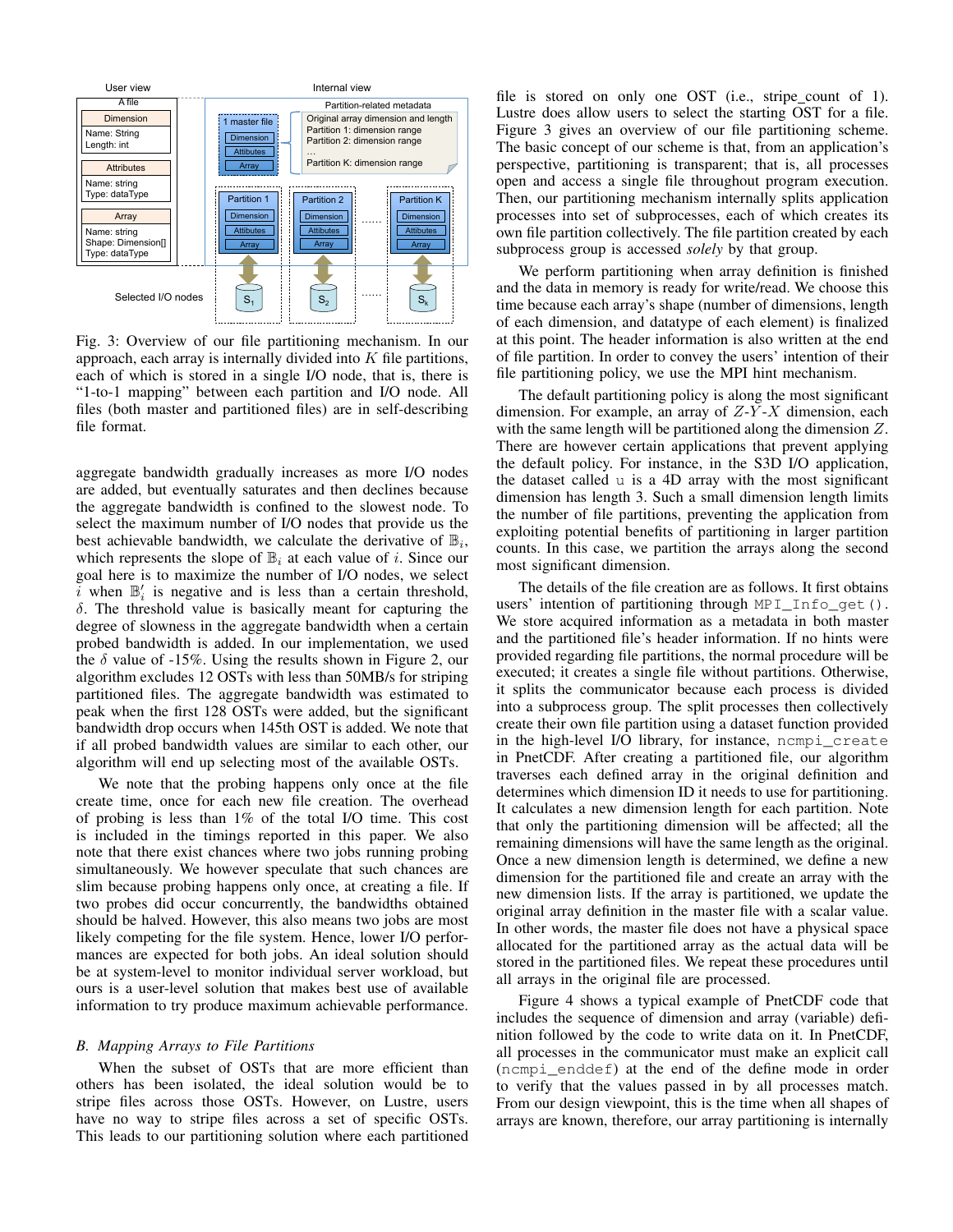```
MPI_Info_set (info, "nc_partitioning_enabled", "true");
ncmpi_create(comm, ..., info, &ncid);
...
/* dimension definition */
ncmpi_def_dim(ncid, "z", 100L, &cube_dim[0]);
ncmpi_def_dim(ncid, "y", 100L, &cube_dim[1]);
ncmpi_def_dim(ncid, "x", 100L, &cube_dim[2]);
...
/* variable (array) definition */
ncmpi_def_var(ncid, "cube", NC_INT, 3, cube_dim, &cube_id);
...
ncmpi_enddef();
...
/* perform I/O */
ncmpi_put_vara_all(ncid, cube_id, start[], count[], buf,
                                      bufcount, MPI_INT);
...
```
Fig. 4: A PnetCDF example code that creates a file with partitioning enabled set to true. The number of file partitions is determined through the profiling mechanism explained in Section III-A. This example creates a variable named "cube" of  $Z-Y-X$  dimension, each with 100 length. From an application writer's viewpoint, it only requires adding a hint to specify the intention of partitioning to store a variable.



Fig. 5: NetCDF file header information by ncmpidump when the file is divided into 2. (a) Original NetCDF file (i.e., nonpartitioned case). (b) The master NetCDF file after partition. Note that the data section is 0, meaning empty. (c) First partitioned NetCDF file. (d) Second partitioned NetCDF file.

executed at the end of this call.

The NetCDF header information for this example of partitioning case is given in Figure 5. Note that, after partitioning, both master and partitioned files have more additional attributes than the original file. For instance, the master file (Figure 5(b)) has global attributes that indicate the file name for each partitioned file, the number of partitions, and the original dimension size for a variable, "cube". The partitioned file header, on the other hand, has attributes for describing the range of partitioned dimension as well as the partition index.



Fig. 6: Any I/O requests from applications belonging to a file partition owned by other processes need to communicate among processes before going to I/O servers. The data exchange between application and partitioned file processes can be all-to-all personalized. The local-to-global partitioning information is kept in each file's metadata.

#### *C. Memory-to-File Layout Transformation*

Once a file is partitioned, we need to provide a transparent way to access those partitioned files. Note that, from an application's viewpoint, all I/O accesses still go through the master file as it has sufficient information about how each array is partitioned in each file. In other words, there is no change in user's I/O routines. We also note that reading datasets already stored in partitioned files can be performed transparently using the same metadata retrieval process.

Figure 6 shows an overview of the memory-to-file layout transformation mechanism. The transformation mechanism to partitioned files is mainly composed of two steps: i) calculating each process's requests to partitioned files and exchanging it among all processes; ii) exchanging requests among processes in each split communicator and issues I/O requests using I/O calls (either synchronous or asynchronous ones). We note that, since our partitioning is done at the higher-level I/O library layer, all user's array partitioning is represented as start, count, and stride offset list for each dimension.

In the first step, each process calculates the list of start and count offsets to each file partition, dividing the data in memory among the processes who own the partitions. This is done by (logically) dividing the start and count offset, denoted as my\_req[], into file partitions, each of which can be directly accessed by the processes within a sub-communicator. In our implementation, we do not restrict the number of such delegate processes in each subprocess groups. In fact, any process can be a delegate so that we do not make load imbalance at an application layer by selecting limited number of delegates because non-delegate processes do not read/write files directly. This phase requires one MPI\_Allreduce() among all processes.

The second step is based on everyone's my req, and calculates what requests of other processes lie in this process's file partitions. others req[i].  $\{start, count\}$  indicates how many noncontiguous requests of process  $i$  accessing this process's file partition. All these incur an MPI\_Alltoall and many isend/irecv/wait\_all. This step ensures delegates collect the request information from all other processes.

Then each process sends requests to the appropriate remote delegate. Only delegates may have multiple I/O requests. Nondelegate processes will not participate in this loop, but will call to the data exchange routine if they have certain requests to delegates. Delegate processes iterate until they receive requests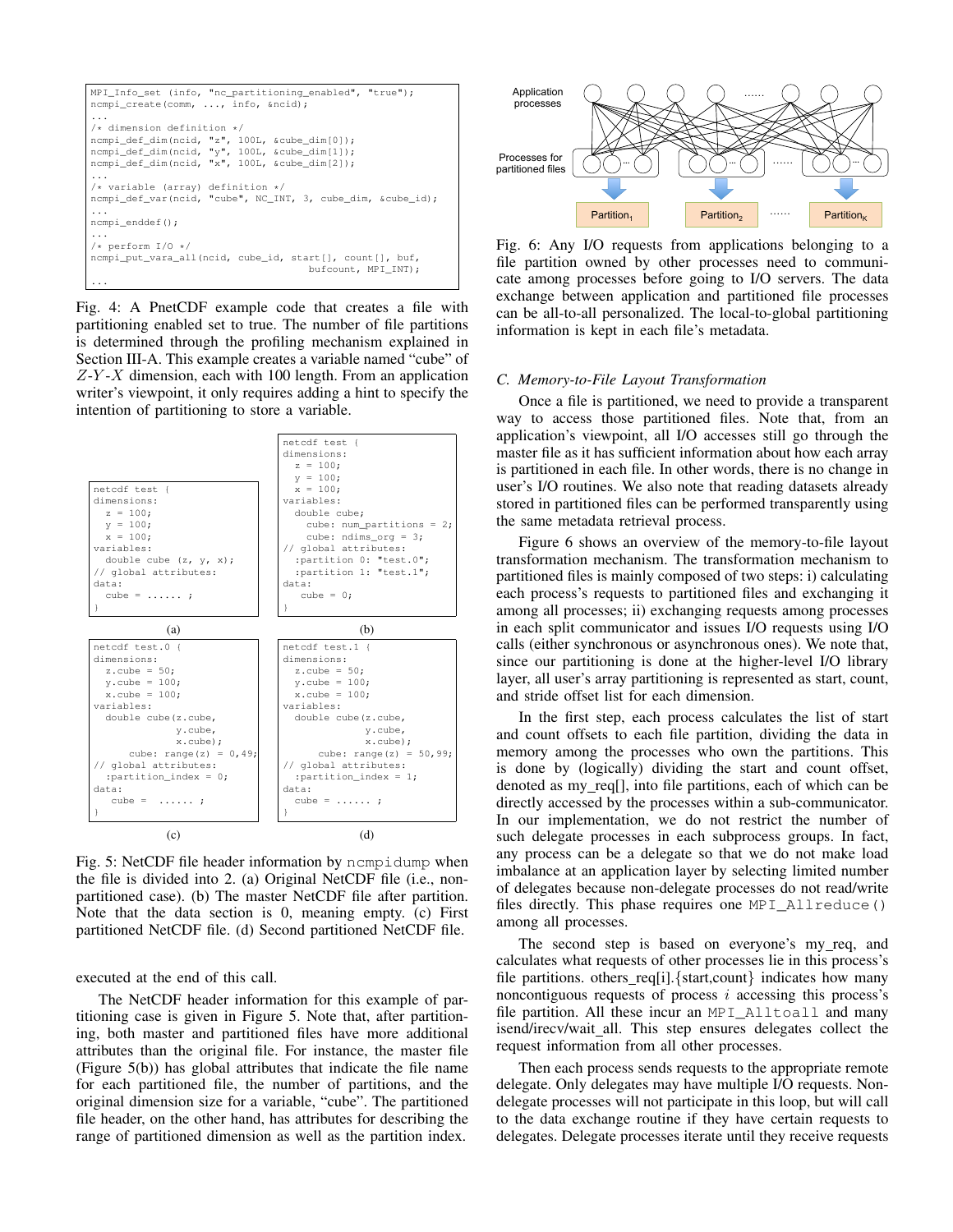from all other processes, and issue a non-blocking I/O. Each iteration goes through all others\_req[\*] and continues until all requests are processed. We ensure they are all processed by calling wait all() at the I/O library layer.

We illustrate how I/O requests to the partitioned files are processed using the example code in Figure 4. Let us assume there are 4 processes to access this array and the number of file partitions is 2. Each I/O request is composed mainly of start offset, count and stride for each dimension. Since our example dataset is 3 dimensional, we have start[3], count[3], and stride[3]. For illustrative purposes, let us assume that stride count is 1, meaning all array elements are accessed contiguously. Given this, one partition (50 by 100 by 100) is owned by  $P_0$  and  $P_1$  whereas the other partition (50 by 100 by 100) is owned by  $P_2$  and  $P_3$ . Assuming a blockblock access pattern and user's file partition, we calculate each process's request to each file partition. For instance,  $P_0$ 's original request, denoted as start $\{0,0,0\}$  and count $\{100,50,50\}$ , is now divided into two portions: a portion belonging to its own file partition (denoted as start $\{0,0,0\}$  and count $\{50,50,50\}$ ) and the other (denoted as start $\{50,0,0\}$  and count $\{50,50,50\}$ ) to be sent to the remote process that owns that file partition. Once all this information is obtained, all processes now exchange information (using alltoall) in order to figure out which process has a portion of the data not belonging to its own partition. Afterwards, all processes know which sub-I/Os they need to handle by themselves. The code then communicates the corresponding buffers and issues all those received I/O requests using PnetCDF's nonblocking I/O calls. The I/O to partitioned files returns when all the issued nonblocking I/O calls are completed.

#### IV. EXPERIMENTAL EVALUATIONS

All our experiments are performed on the Cray XE6 machine, Hopper, at NERSC. Hopper has a peak performance of 1.28 Petaflops/sec, 153,216 processors cores for running scientific applications, 212 TB of memory, and 2 Petabytes of online disk storage. The Hopper system has two locally attached high-performance scratch disk spaces, /scratch and /scratch2, each of 1 PB capacity. They both have the same configuration: 26 OSSs (Object Storage Servers), each of which hosts 6 OSTs (Object Storage Target), making a total of 156 OSTs. The parallel file system deployed in Hopper is Lustre [2] mounted as both scratch disk spaces. When a file is created in /scratch, it is striped across two OSTs by default. Lustre provides users with a tunable striping configuration for a directory and files; both directory and files have the same striping configuration. In our experiment, we use all available OSTs for striping and 1 MB as default stripe sizes.

We implemented our proposed approach into the parallel netCDF 1.3.1. Our feature added approximately 1,500 lines of new code to PnetCDF. Our implementation is configured to link with Cray's xt-mpich2 version 5.6.0. We used a separate ROMIO module described in [21] as a standalone library, which is then linked with the native MPI library. Our previous experience indicates this optimized ROMIO is about 30% faster than the system's default one. In other words, our base collective I/O performance is already optimized for our evaluation platform. All applications including benchmarks and our modified PnetCDF are compiled using PGI compiler version 12.9.0 with the "-fast" compilation flag.



Fig. 7: Balanced write I/O time observed when only subset of I/O nodes that were detected through our dynamic bandwidth probing.



Fig. 8: Write throughput results for coll perf.

We evaluate our file partitioning scheme against the base scheme, where all arrays are stored in a normal file (nonpartitioned) striped across *all* available OSTs. Because users have no way to stripe files across a set of specific OSTs on Lustre, we cannot provide the case of non-partitioned files with selected OST in the experiments. To show the effectiveness of our dynamic bandwidth probing, we ran two schemes of our partitioning cases: striped over all OSTs and striped over selected OSTs. While there are several other techniques whose goals are similar to ours like PLFS [4] and ADIOS [25], we do not compare our approach against them because fair comparison is hard to make; they do not preserve canonical order of the original dataset whereas all partitioned files in our approach are stored in portable NetCDF format. Furthermore, both PLFS and ADIOS lack the ability to map the file partition and underlying I/O nodes selectively.

Our evaluation is conducted using up to 8,192 processes because our solution is designed to deal with I/O systems with fluctuating performance due to multiple jobs competing for shared I/O resource. If we ran bigger jobs that use most of the available compute nodes, the opportunity of seeing such I/O competition shall decrease. For large-scale runs, we anticipate all available OSTs be selected to serve the I/O.

#### *A. Collective I/O Performance Benchmark*

Before presenting our evaluation with the collective I/O performance benchmark, we first show how our approach effectively isolates slower I/O nodes. In order to do this, we wrote a small test case that writes 1GB of data to an individual I/O node selected by our dynamic probing module. Figure 7 shows the write I/O time, collected using the TAU profiling tool [32], observed at each I/O node that was selected by our sampling module. In this example, 134 out of 156 OSTs were selected for writing. As compared with Figure 1, it clearly demonstrates more balanced write I/O time across all selected OSTs.

To understand the performance of our approach against the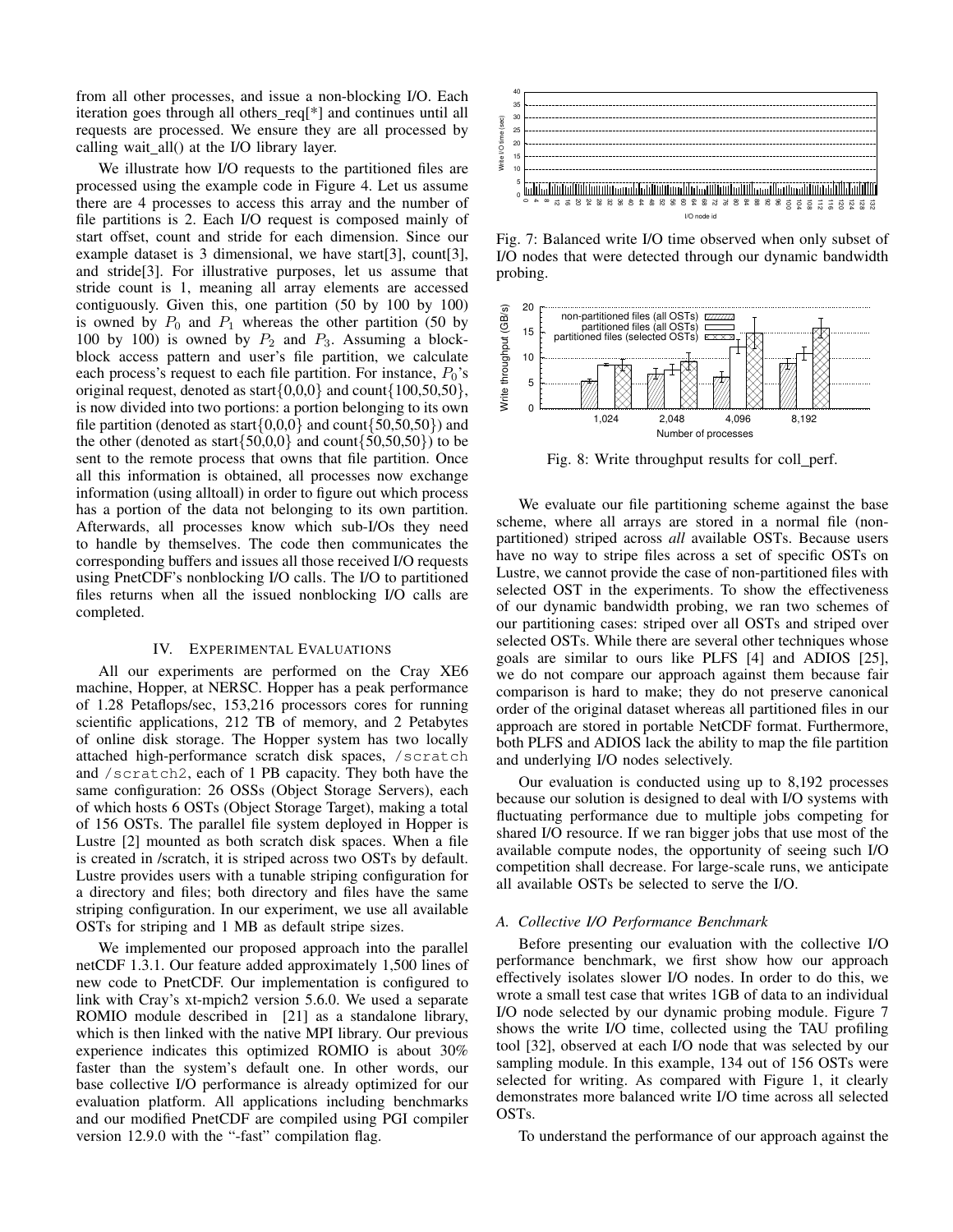

Fig. 9: The average write I/O time for coll perf with error bars. Regardless of file is partitioned or not, using all OSTs shows much "higher" deviation.



Fig. 10: Read throughput results for coll\_perf.

base case, we ran a collective I/O test program, coll perf, originally from ROMIO test suite, that writes and reads the three-dimensional arrays, all in a block-partitioned manner. We made it write/read four 3D variables. The data partitioning is done by assigning a number of processes to each Cartesian dimension. In our experiments, we set the subarray size in each process to  $128\times128\times128$  of 4-byte integers, corresponding to 8MB. All data is written to a single file for the base case (non-partition). For our partitioning case, all four variables are partitioned along the most significant dimension.

Figure 8 shows the write throughput of coll perf with and without our file partitioning schemes. The results indicate that writing data into a single file does not scale with larger number of processes; the write throughput actually went up and down when the number of processes are increased. On the other hand, our partitioning schemes improve the write throughput significantly by 12%–94% when used with all 156 OSTs and 36%–137% when used with selected OSTs, respectively.

To understand the performance improvement obtained by our approach, we have collected the performance breakdown of coll perf during collective I/O using the TAU profiling tool [32]. Figure 9 shows that the time spent in POSIX write() time by each aggregator process gradually increases as the number of processes increase. This is because the amount of data written increases with larger number of processes. An important observation we made here is that writing to partitioned files using either all OSTs or selected OSTs reduces the write I/O time significantly, about 70% on average. This indicates that writing to partitioned files clearly lessens the contention on the file server. Another important insight from this graph is the high variations on the write I/O time when all OSTs are used, and the variations increased with larger process counts. The partitioned files with selected OSTs show low deviation from average mainly because relatively slower OSTs were eliminated before the time of writing.

In our next experiments, we would like to understand

how the read from partitioned files behaves. To do this, we perform the same weak scalability tests on the read case, each case collectively reads the entire files in a block-block partitioned manner. Since partitioning on selected OSTs does not have fixed the number of OSTs per run, we evaluate only reading from all OSTs for a fair comparison. To ensure data is read from the storage nodes, all caches are flushed before each run. Figure 10 shows that the non-partitioned file case is not scalable while our partitioning scheme shows much higher performance improvement than the write case. Also, the observed read throughput is about 30% lower than that of the write throughput. Our TAU profiling result indicates a notable increase in read I/O time; reading from the normal (i.e., non-partitioned) is about 6x slower than reading from partitioned files. We attribute this to the pretty aggressive readahead mechanism used in Lustre file system. In the case of reading from non-partitioned files on all OSTs and given the default stripe size of 1MB, the majority of prefetched data by an aggregator is irrelevant parts of the data, thus slowing down the overall performance. In our partitioned file case, the readahead mechanism is entirely reading from a single OST, so the benefit of readahead is maximized.

Our partitioning approach introduces additional communication during memory-to-file layout transformation time: MPI\_Isend, MPI\_Irecv(), MPI\_Alltoall(), and MPI\_wait(). In order to quantify this overhead, we have measured time spent on those additional communication costs using TAU. The results indicate that the coordination overhead incurred by the additional communication is negligible; the extra communication overhead accounts for less than 1% of the collective I/O operations. The time spent on the all-to-all communication is small because, during that phase, we only exchange each process's requests to each file partition. The buffer exchange phase also does not incur much overhead because only participating process pairs exchange small amount of buffer. Since our algorithm selects the delegation process in other subprocess groups in a balanced manner, the pairwise communication is also mostly balanced.

## *B. FLASH I/O Benchmark*

The FLASH I/O benchmark [38], [19] is the I/O kernel of a block-structured adaptive mesh hydrodynamics code that solves the compressible Euler equations on a block structured adaptive mesh and incorporates the necessary physics to describe the environment, including the equation of state, reaction network, and diffusion [10]. We use a FLASH I/O format where all mesh variables (including density, pressure and temperature) are written to the same dataset (variable) in the output file. Both checkpointing and plot files are written in this file format. In case of checkpoint files, among 24 variables defined in FLASH, only 10 variables correspond to those mesh variables, each of which is a four-dimensional (4D) array of double-precision typed data. All unknown variables are defined as a 5D array, the first dimension being the number of unknown variables. Since this dimension length is only 10, we partition these unknown variables along the second most significant dimension. We partition only unknown variables in our approach; All other variables are stored in the master file without partitioning. The plot files have three mesh variables and we again applied partitioning for the unknown variables.

Figure 11 shows the I/O bandwidth of FLASH for the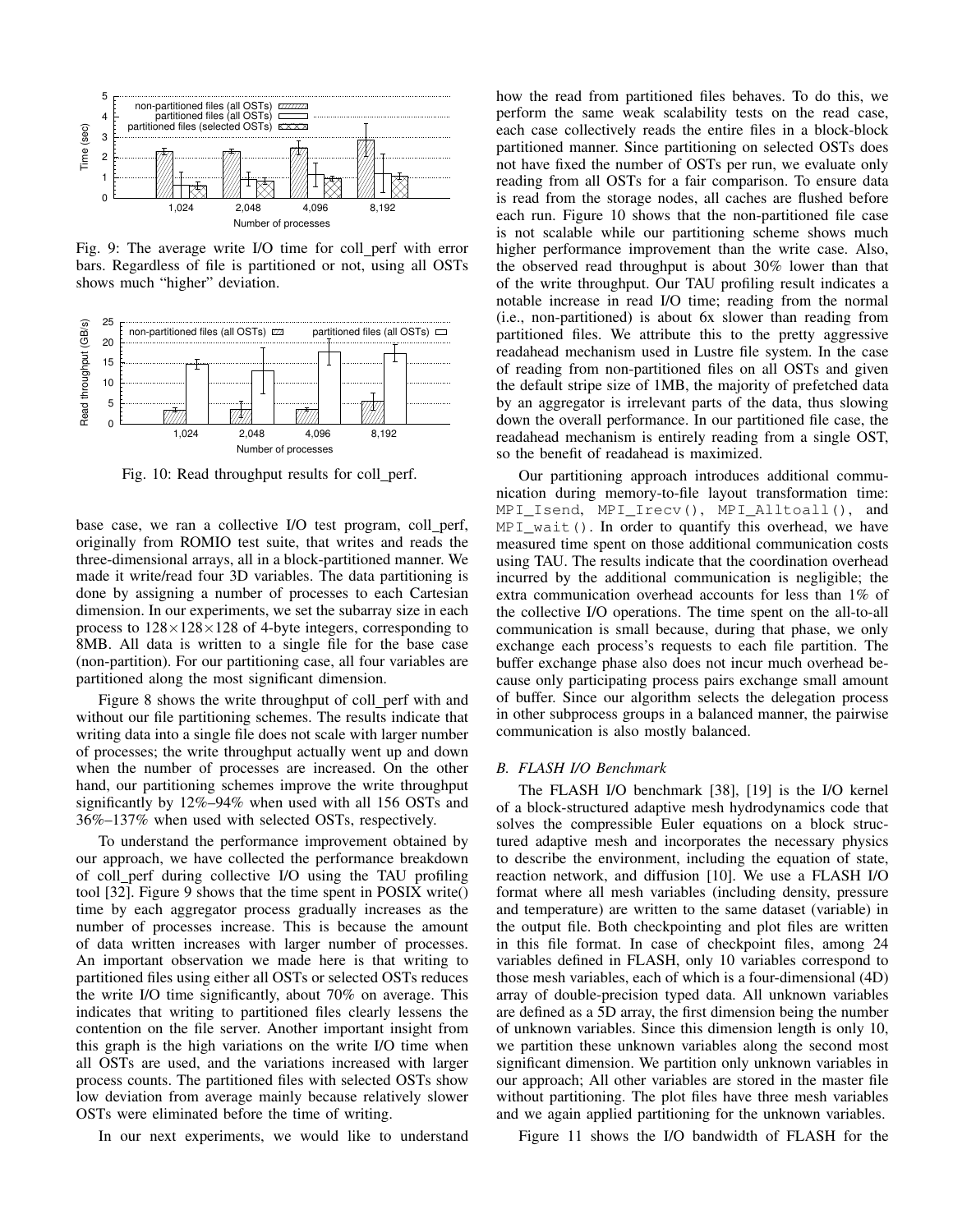

Fig. 12: S3D I/O write throughput.

non-partitioned case and our two approaches. Using a nonpartitioned file did not scale well even with increased process counts. The maximum I/O bandwidth observed with 8,192 processes is about 8 GB/s. This is significantly below the maximum I/O bandwidth on Hopper. The partitioned files with all OSTs slightly outperform the non-partitioned file case, by 28% on average, but there is higher variation with larger process counts. Overall, the partitioned files with selected OSTs can achieve about 70% I/O bandwidth improvement than the non-partitioned case.

#### *C. S3D I/O Benchmark*

The S3D application [29] simulates turbulent combustion using direct numerical simulation of a comprehensive Navier-Stokes flow. The domain is decomposed among processes in 3D. All processes periodically participate in writing out a restart file. This file can be used both as a mechanism to resume computation and as an input for visualization and postsimulation analysis. We used  $50\times50\times50$  fixed subarrays.

The checkpoint files consist of four global arrays: two 3 dimensional, temp  $(z, y, x)$  and pressure  $(z, y, x)$  in double precision, and two 4-dimensional arrays (double yspecies (nsc, z, y, x) and double u (three, z, y, x)). Since the length of the most significant dimension in 4D variables are relatively small, 3 and 11 for three and nsc respectively, we partition these variables along  $z$ -dimension, that is, the second most significant dimension.

Figure 12 shows the I/O bandwidth of S3D for all three cases we evaluated. We have observed that the non-partitioned file case is marginally scalable. The partitioned files using all OSTs can achieve higher performance improvement than the non-partitioned file case up to 2,048 processes, but only marginal improvement beyond that point. The partitioned files case with selected OSTs consistently outperforms than the nonpartitioned file case, by 60% on average.

## V. RELATED WORK

PLFS [4] introduced a virtual layer that remaps an application's preferred data layout into one optimized for the underlying parallel file system. Like PLFS, Yu et al. [37] also use a library approach to reduce contention from concurrent access at runtime. However, the split files are merged at close time, preventing later accesses from leveraging the benefits of partitioned files. It also requires application modification. Yu and Vetter proposed an augmented collective I/O, called ParColl, with file area partitioning and I/O aggregator distribution [36]. PIDX [17], [16] is a parallelization of IDX data format, and uses a novel aggregation technique to improve its scalability. Dickens and Logan [8] proposed an approach, called Y-Lib, to collective I/O in Lustre, which improves performance by reducing contention among processes participating in collective operations. SIONlib [9] provides a transparent mapping of a large number of task-local files onto a small number of files, but it again requires internal metadata handling and block alignment, and is required to use a set of their new APIs.

Our earlier study by Gao et al. [13] is similar to our approach, but it requires user intervention of how each subfile is partitioned using a set of new APIs. Also, it only allows partitioning along the most significant dimensions of an array, and does not support record variables. In our new design and implementation, we remove these restrictions to enable any further layout transformation between memory and partitioned files. All these data transformations would require all-to-all personalized communications among application and subfile processes, which does not occur in the subfiling. Further, unlike the subfiling, our approach gives more flexibility by allowing application writers to specify per-variable partitioning. A similar idea of subfiling is also provided in the ADIOS BP file format [25]. However, ADIOS has limited flexibility in selecting how the data is stored across subfiles, and also it does not store arrays in canonical order. Fu et al. [12], [11] proposed an application-level two-phase I/O, called reducedblocking I/O (rbIO), and demonstrated that rbIO performs better than the  $n$  to  $n$  approach. rbIO is similar to our approach in that it reduces conflicts using the partitioned files and application 2-phase I/O. However, the partition in rbIO is done by the application writers, and the coordination does not cross the partitioned process group. Kendall et al. also used an application-level 2-phase I/O in order to organize I/O requests to multiple-file dataset [14]. Their optimization, however, is targeted mainly for visualization workloads, and application writers manually provide the list of starts and sizes of a block that each process needs to read or write.

Many recent studies have identified that staggering file servers are one of the main reasons of inconsistent I/O performance in large petascale and beyond systems [24], [34], [5]. [34] characterizes the I/O bottlenecks in supercomputers, and it demonstrates that slower I/O servers limit the aggregate and striping bandwidth and reduce the parallelism. Also, due to locking protocols, lower bandwidths are observed while writing to a shared file. In [24], it is shown that the I/O load variation on I/O servers leads to performance degradation, and adaptive I/O methods are proposed using a grouping approach to balance the workload; i.e., for a group of writer processes, assign a sub-coordinator to each group, and assign a coordinator for all the sub-coordinators. In a recent study on Hopper [5], it is shown that once the I/O stragglers are isolated from the I/O, and using one file for all processes, the performance can be significantly improved. Our approach